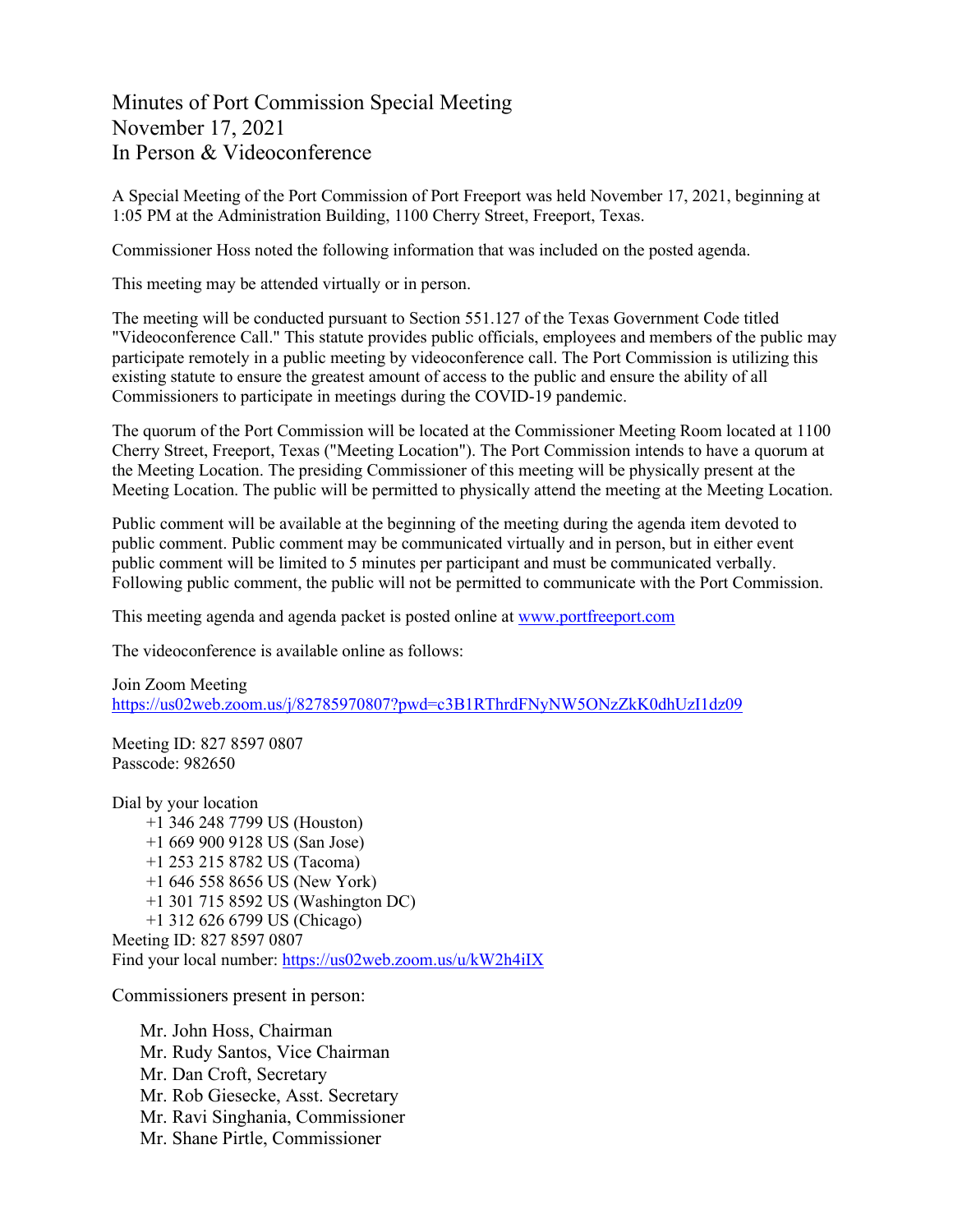Staff Members Present:

Mr. Jason Cordoba, Legal Counsel Ms. Phyllis Saathoff, Executive Director/CEO Mr. Rob Lowe, Director of Administration/CFO Mr. Al Durel, Director of Operations Mr. Mike Wilson, Director of Economic Development & Freight Mobility Mr. Jason Hull, Director of Engineering Mr. Chris Hogan, Director of Protective Services Mr. Jason Miura, Director of Business & Economic Development Mr. Brandon Robertson, Network Systems Manager Ms. Missy Bevers, Executive Assistant Ms. Mary Campus, Controller Ms. Tricia Vela, Public Affairs Assistant

Also, present:

- Mr. Bobby Fuller, Texas Port Ministry Mr. Eddie Saucedo, Vulcan Materials Mr. Zach Dooley, Vulcan Materials Mr. Ryan Bass, Vulcan Materials Mr. Terry Cummins, Vulcan Materials Mr. Donny Chan, Maxter Healthcare Inc Mr. Stanley Thai, Supermax Healthcare Inc Mr. Eric Geisler, Economic Incentive Services Ms. Brandei Goolsby, Gulf Coast Employee Benefit Services Mr. Henry Chambless
- 1. CONVENE OPEN SESSION in accordance with Texas Government Code Section 551.001, et. seq., to review and consider the following:
- 2. Adoption of a Resolution approving the application for tax abatement between Port Freeport and Maxter Healthcare Inc. regarding a \$340 million medical glove manufacturing facility for property located in Brazoria County Reinvestment Zone No. 21-05, approving Tax Abatement Agreement on the same terms and conditions as granted to Maxter Healthcare Inc. by Brazoria County and authorizing Chairman and Secretary to execute said agreement.

Mr. Lowe stated that Maxter Healthcare is evaluating the construction of a manufacturing facility to produce medical/surgical gloves. The proposed site is within Brazoria County Reinvestment Zone 21-05 at the intersection of CR 52 and CR 48. The project is a \$340 million investment and is a 7-year term of tax abatement. The estimated value after the abatement expires is \$285,000,000. 750 permanent jobs will be created with 25 constructions jobs at start, 300 at peak and 35 upon completion. After conducting its assessment and reviewing with the Finance Advisory Committee, staff recommends approval of a 7-year term abatement which is consistent with the agreement approved by Brazoria County. Mr. Eric Geisler, Economic Incentive Services gave a brief overview of the project and was available for questions from commission members. Also present was Mr. Stanley Thai, Founder and President of Supermax Healthcare as well as Mr. Donny Chan, Director of Business Development and Government Affairs.